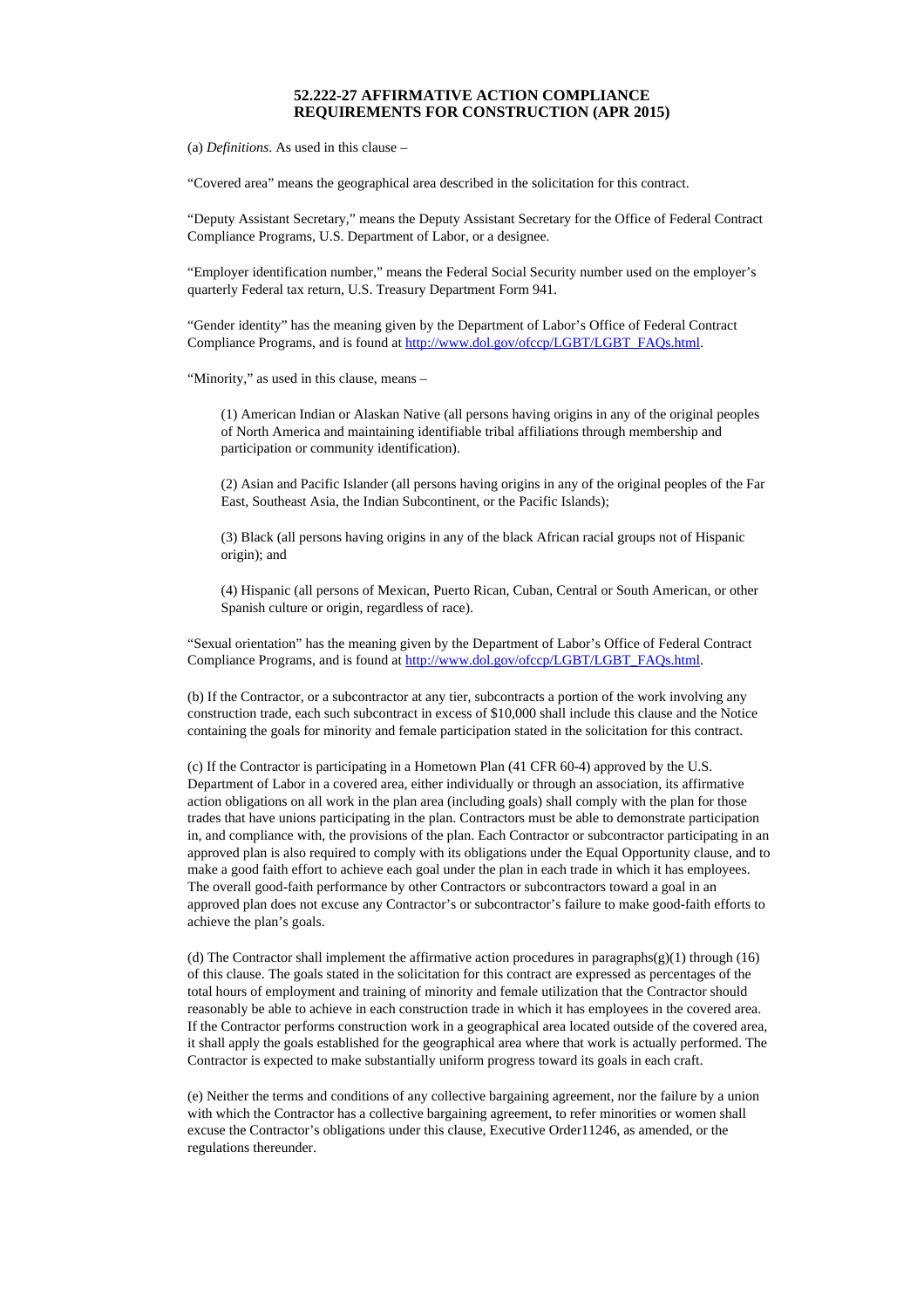(f) In order for the nonworking training hours of apprentices and trainees to be counted in meeting the goals, apprentices and trainees must be employed by the Contractor during the training period, and the Contractor must have made a commitment to employ the apprentices and trainees at the completion of their training, subject to the availability of employment opportunities. Trainees must be trained pursuant to training programs approved by the U.S. Department of Labor.

(g) The Contractor shall take affirmative action to ensure equal employment opportunity. The evaluation of the Contractor's compliance with this clause shall be based upon its effort to achieve maximum results from its actions. The Contractor shall document these efforts fully and implement affirmative action steps at least as extensive as the following:

(1) Ensure a working environment free of harassment, intimidation, and coercion at all sites and in all facilities where the Contractor's employees are assigned to work. The Contractor, if possible, will assign two or more women to each construction project. The Contractor shall ensure that foremen, superintendents, and other onsite supervisory personnel are aware of and carry out the Contractor's obligation to maintain such a working environment, with specific attention to minority or female individuals working at these sites or facilities.

(2) Establish and maintain a current list of sources for minority and female recruitment. Provide written notification to minority and female recruitment sources and community organizations when the Contractor or its unions have employment opportunities available, and maintain a record of the organizations' responses.

(3) Establish and maintain a current file of the names, addresses, and telephone numbers of each minority and female off-the-street applicant, referrals of minorities or females from unions, recruitment sources, or community organizations, and the action taken with respect to each individual. If an individual was sent to the union hiring hall for referral and not referred back to the Contractor by the union or, if referred back, not employed by the Contractor, this shall be documented in the file, along with whatever additional actions the Contractor may have taken.

(4) Immediately notify the Deputy Assistant Secretary when the union or unions with which the Contractor has a collective bargaining agreement has not referred back to the Contractor a minority or woman sent by the Contractor, or when the Contractor has other information that the union referral process has impeded the Contractor's efforts to meet its obligations.

(5) Develop on-the-job training opportunities and/or participate in training programs for the area that expressly include minorities and women, including upgrading programs and apprenticeship and trainee programs relevant to the Contractor's employment needs, especially those programs funded or approved by the Department of Labor. The Contractor shall provide notice of these programs to the sources compiled under paragraph (g)(2) of this clause.

(6) Disseminate the Contractor's equal employment policy by –

(i) Providing notice of the policy to unions and to training, recruitment, and outreach programs, and requesting their cooperation in assisting the Contractor in meeting its contract obligations;

(ii) Including the policy in any policy manual and in collective bargaining agreements;

(iii) Publicizing the policy in the company newspaper, annual report, etc.;

(iv) Reviewing the policy with all management personnel and with all minority and female employees at least once ayear; and

(v) Posting the policy on bulletin boards accessible to employees at each location where construction work is performed.

(7) Review, at least annually, the Contractor's equal employment policy and affirmative action obligations with all employees having responsibility for hiring, assignment, layoff, termination, or other employment decisions. Conduct review of this policy with all on-site supervisory personnel before initiating construction work at a job site. A written record shall be made and maintained identifying the time and place of these meetings, persons attending, subject matter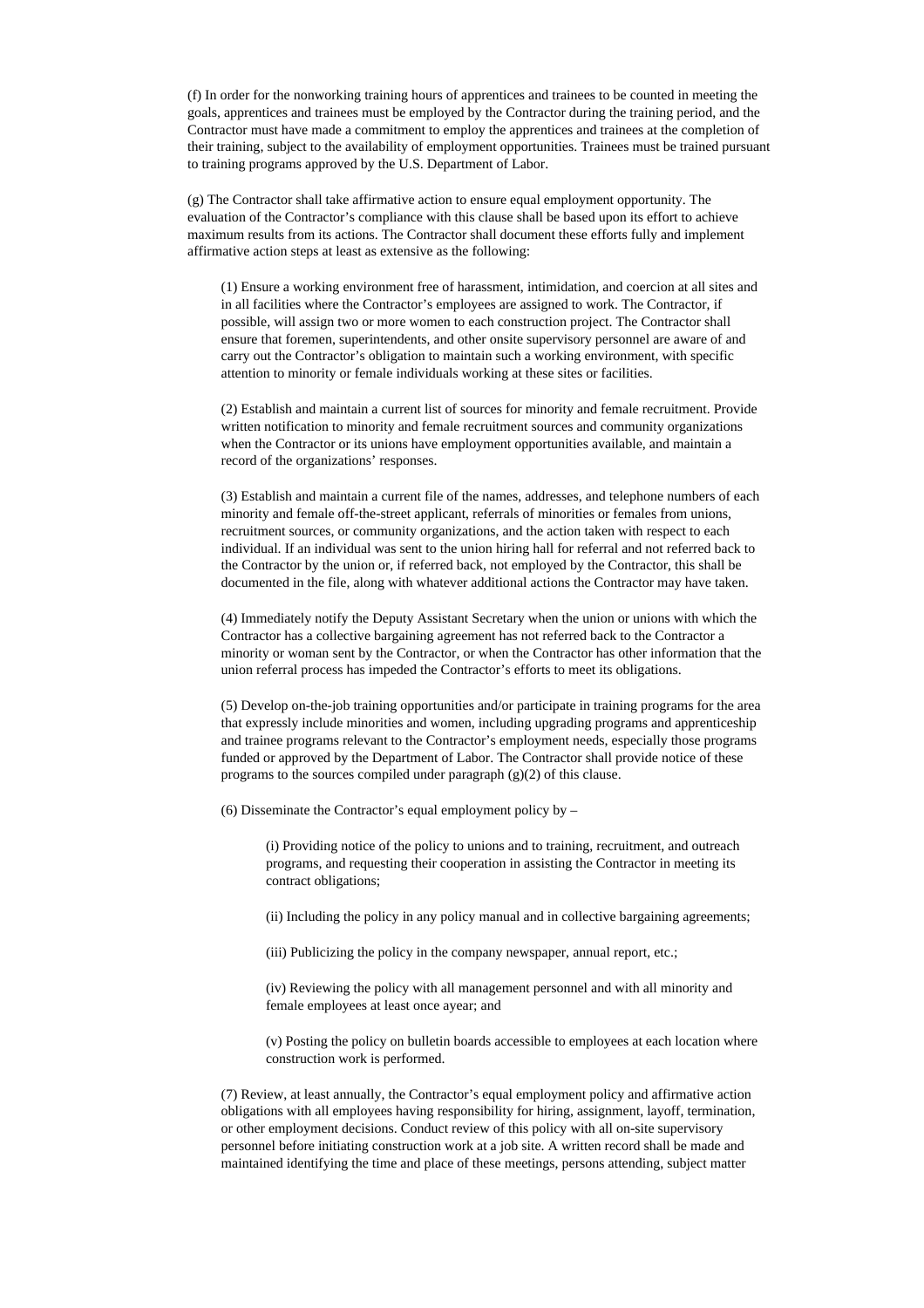discussed, and disposition of the subject matter.

(8) Disseminate the Contractor's equal employment policy externally by including it in any advertising in the news media, specifically including minority and female news media. Provide written notification to, and discuss this policy with, other Contractors and subcontractors with which the Contractor does or anticipates doing business.

(9) Direct recruitment efforts, both oral and written, to minority, female, and community organizations, to schools with minority and female students, and to minority and female recruitment and training organizations serving the Contractor's recruitment area and employment needs. Not later than 1 month before the date for acceptance of applications for apprenticeship or training by any recruitment source, send written notification to organizations such as the above, describing the openings, screening procedures, and tests to be used in the selection process.

(10) Encourage present minority and female employees to recruit minority persons and women. Where reasonable, provide after-school, summer, and vacation employment to minority and female youth both on the site and in other areas of the Contractor's workforce.

(11) Validate all tests and other selection requirements where required under 41 CFR 60-3.

(12) Conduct, at least annually, an inventory and evaluation at least of all minority and female personnel for promotional opportunities. Encourage these employees to seek or to prepare for, through appropriate training, etc., opportunities for promotion.

(13) Ensure that seniority practices, job classifications, work assignments, and other personnel practices do not have a discriminatory effect by continually monitoring all personnel and employment-related activities to ensure that the Contractor's obligations under this contract are being carried out.

(14) Ensure that all facilities and company activities are nonsegregated except that separate or single-user rest rooms and necessary dressing or sleeping areas shall be provided to assure privacy between the sexes.

(15) Maintain a record of solicitations for subcontracts for minority and female construction contractors and suppliers, including circulation of solicitations to minority and female contractor associations and other business associations.

(16) Conduct a review, at least annually, of all supervisors' adherence to and performance under the Contractor's equal employment policy and affirmative action obligations.

(h) The Contractor is encouraged to participate in voluntary associations that may assist in fulfilling one or more of the affirmative action obligations contained in paragraphs $(g)(1)$  through (16) of this clause. The efforts of a contractor association, joint contractor-union, contractor-community, or similar group of which the contractor is a member and participant may be asserted as fulfilling one or more of its obligations under paragraphs(g)(1) through (16) of this clause, provided, the Contractor –

(1) Actively participates in the group;

(2) Makes every effort to ensure that the group has a positive impact on the employment of minorities and women in the industry;

(3) Ensures that concrete benefits of the program are reflected in the Contractor's minority and female workforce participation;

(4) Makes a good-faith effort to meet its individual goals and timetables; and

(5) Can provide access to documentation that demonstrates the effectiveness of actions taken on behalf of the Contractor. The obligation to comply is the Contractor's, and failure of such a group to fulfill an obligation shall not be a defense for the Contractor's noncompliance.

(i) A single goal for minorities and a separate single goal for women shall be established. The